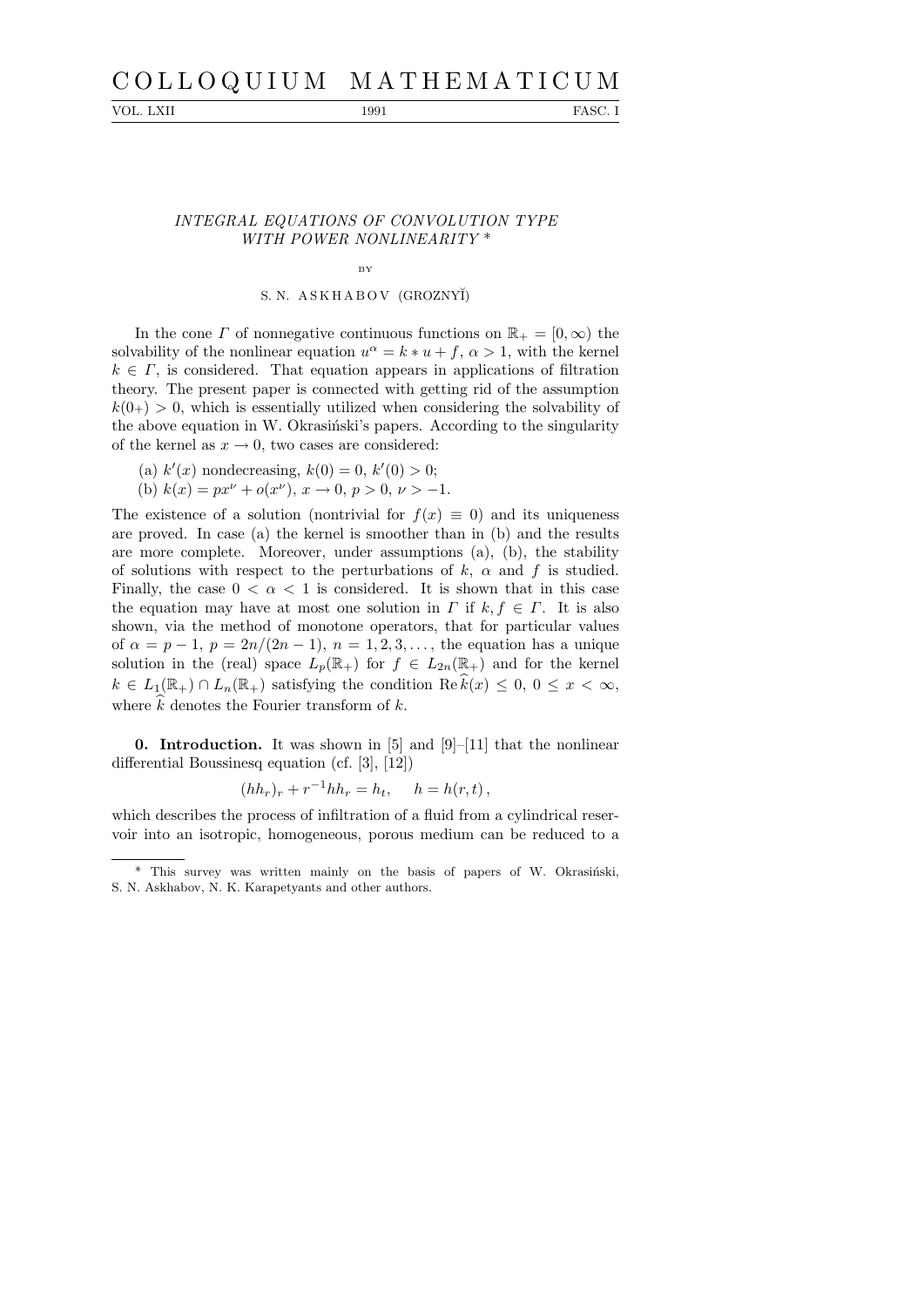50 S. N. ASKHABOV

nonlinear integral equation of convolution type of the form

(0.1) 
$$
u^{\alpha}(x) = \int_{0}^{x} k(x - t)u(t) dt, \quad x > 0,
$$

where the kernel  $k(x)$  is, by physical reasons, a nonnegative and nondecreasing function. One looks for solutions of  $(0.1)$  in the cone  $\Gamma$  of nonnegative, continuous functions defined on the nonnegative half-line  $x \geq 0$ . W. Okrasiński showed that under the assumption  $k(0+) = q > 0$  equation (0.1) has for  $\alpha > 1$  a unique solution in the subclass  $\Gamma_0 \subset \Gamma$  of functions which are positive for  $x > 0$ . The solution belongs to the cone interval

$$
\left(\frac{\alpha-1}{\alpha}qx\right)^{1/(\alpha-1)} \le u(x) \le \left(\frac{\alpha-1}{\alpha}\int\limits_{o}^{x}k(t)\,dt\right)^{1/(\alpha-1)}
$$

and may be found by the method of successive approximations in a suitably chosen metric. The results were also generalized to the case of a nonhomogeneous linear part:

(0.2) 
$$
u^{\alpha}(x) = \int_{0}^{x} k(x - t)u(t) dt + f(x).
$$

One of the main assumptions in [9]–[10] is  $k(0+) > 0$ , since the convergence of successive approximations depends there on  $1/k(0+)$ .

In the present paper we discuss the problem of existence of nonnegative solutions of  $(0.1)$  and  $(0.2)$  without assuming  $k(0+) > 0$ .

The paper consists of five sections. In Section 1 we assume  $k(0) = 0$ ,  $k'(0) = p > 0$ , which allows us to get an exact lower bound for solutions in the class  $\Gamma_0$ . The importance of this estimate follows from a special role it plays in estimating the rate of convergence. In particular, a new metric (cf. [9], [10]) in the class of solutions is introduced. It is shown that equation  $(0.1)$  has a unique solution in the cone  $\Gamma_0$ . A scheme is also proposed for the construction of the solution.

In Section 2 a generalization of results of [10] is given: one assumes that the kernel k has the form  $k(x) = px^{\nu} + l(x), p > 0, l(x) \geq 0, \nu \geq 0$ ,  $x^{-\nu}l(x) \to 0$  as  $x \to 0$ . Moreover, the assumptions concerning the smoothness of  $k$  are less restrictive, which in contrast to Section 1 gives a possibility to study not necessarily monotonic solutions.

In Section 3 we consider the dependence of solutions of equation (0.1) on the kernel  $k$  and on the exponent  $\alpha$ .

In Section 4 equation (0.2) is considered. Here for  $\alpha > 1$  the existence of nonnegative solutions under assumptions made in Sections 1 and 2 is studied together with the question of the dependence of solutions, this time, on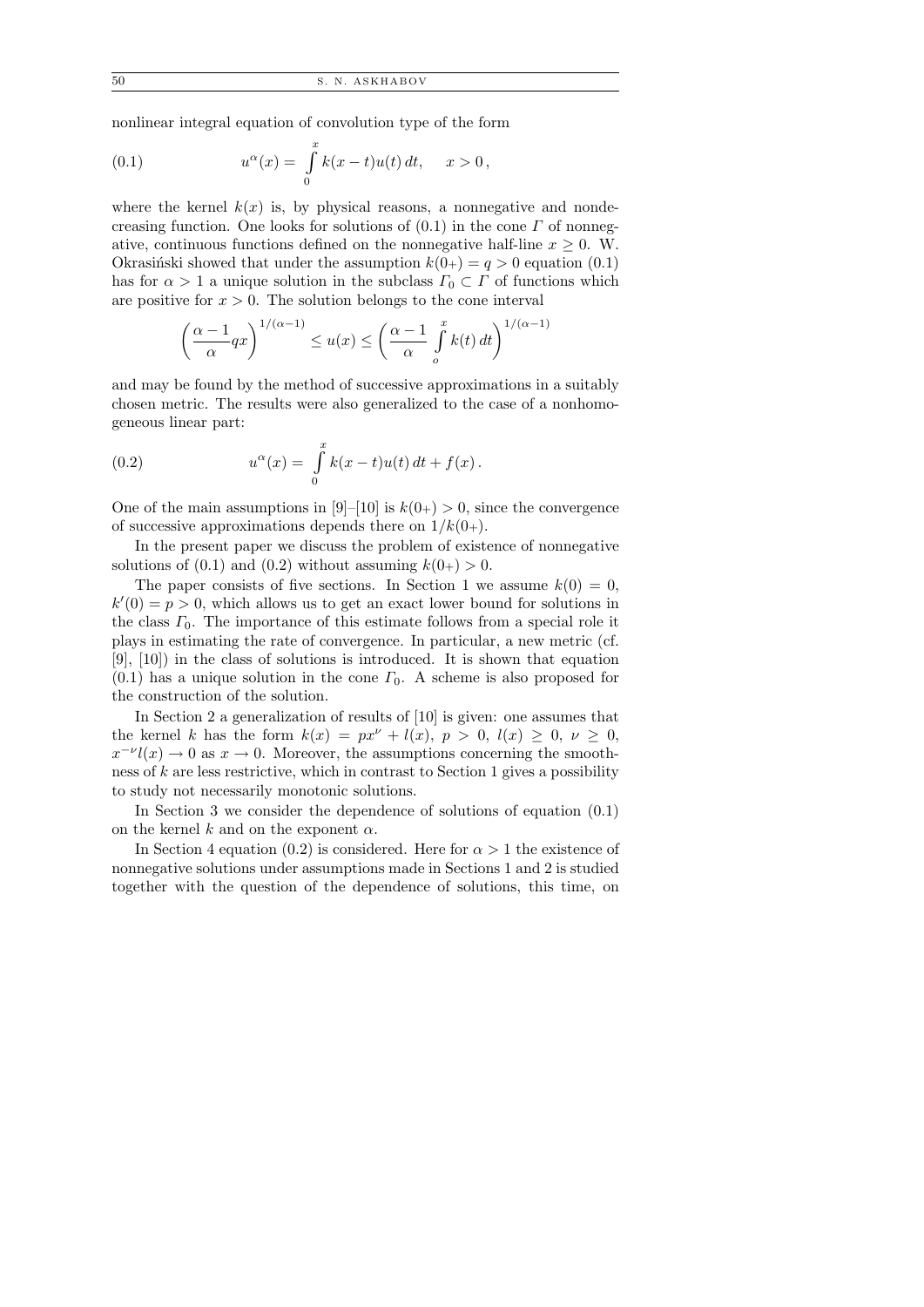perturbations of f. The arguments used permit the assumptions concerning f to be essentially weakened in comparison with  $[10]$ .

Finally, in Section 5 the case  $0 < \alpha < 1$  is considered. Here the picture of solvability of (0.1) changes in comparison with the case  $\alpha > 1$ . For example, it turns out that equation (0.1) has only a trivial solution in the cone  $\Gamma$ whereas equation (0.2) may have only one solution. Moreover (see part B of Section 5), the questions of existence and uniqueness of solutions to equations  $(0.1)$ – $(0.2)$  in real  $L_n(\mathbb{R}_+)$  spaces are considered for some particular values of  $\alpha$ .

The results of this paper were partially announced in [1]–[2] and [6].

**1.** Case  $k(0) = 0$ ,  $k'(0) > 0$ . We assume throughout this section that

 $(1.1)$  $\ell'(x)$  is nondecreasing,  $k(0) = 0$  and  $k'(0) = p > 0$ .

Denote by  $\Gamma$  the cone (see [7]) of nonnegative continuous functions defined for  $x \geq 0$ . It is easy to see that if  $u \in \Gamma$  is a solution of equation (0.1) then so are the translations

$$
u_{\delta}(x) = \begin{cases} u(x - \delta) & \text{for } x > \delta, \\ 0 & \text{for } 0 < x \le \delta, \end{cases}
$$

for any  $\delta > 0$ . To exclude the resulting nonuniqueness we introduce the following class of functions:

$$
\Gamma_0 = \{ u : u \in \Gamma, \ u(0) = 0, \ u(x) > 0 \text{ for } x > 0 \}.
$$

LEMMA 1.1. If  $u \in \Gamma_0$  is a solution of (0.1) then it is nondecreasing and

,

.

(1.2) 
$$
C(\alpha)x^{2/(\alpha-1)} \le u(x) \le \left(\frac{\alpha-1}{\alpha}\int_{0}^{x}k(t) dt\right)^{1/(\alpha-1)}
$$

where

$$
C(\alpha) = \left(\frac{k'(0)(\alpha - 1)^2}{2\alpha(\alpha + 1)}\right)^{1/(\alpha - 1)}
$$

P r o o f. Since, by assumption, k is nondecreasing, so is u (see [10]) and

(1.3) 
$$
u'(x) = \frac{1}{\alpha} u^{1-\alpha}(x) (k' * u)(x).
$$

The last formula implies that  $u'(x)$  is continuous for  $x > 0$  and  $u''(x)$  exists. We shall find the lower bound in (1.2). We get from (1.3)

$$
(u^{\alpha})'' = pu + k'' * u \ge pu.
$$

Putting  $u^{\alpha}(x) = v(x)$  and  $z = v'$  we get  $zz' \geq pv^{1/\alpha}$ , which implies  $z \geq$  $\sqrt{\frac{2p\alpha}{(\alpha+1)}}v^{(\alpha+1)/2\alpha}$ . Integrating the last inequality we get the lower bound in  $(1.2)$ .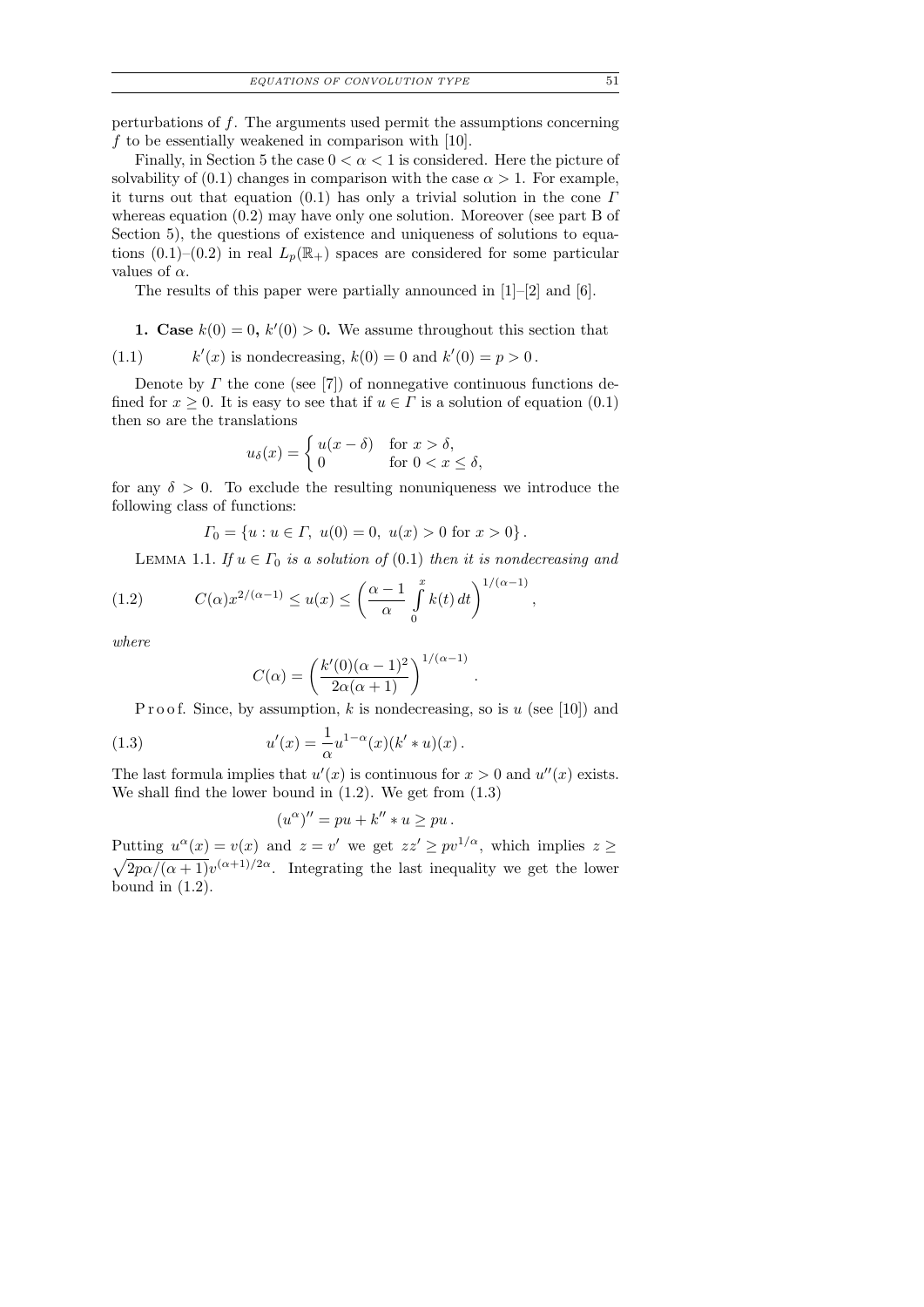To find the upper bound we make use of (1.3):

$$
(u^{\alpha}(x))' = \alpha u^{\alpha-1}(x)u'(x) = \int_{0}^{x} k(x-t)u'(t) dt \le k(x)u(x).
$$

Since  $u \in \Gamma_0$ , we hence get

$$
\frac{\alpha}{\alpha-1}(u^{\alpha-1}(x))' \leq k(x).
$$

The desired upper bound follows by integrating the last inequality.

Define

$$
\Omega_b = \{ u : u \in C[0, b] \text{ and satisfies (1.2)} \}.
$$

Put  $\Omega_{\infty} = \bigcup_{b>0} \Omega_b$  and

$$
(Tu)(x) = \left(\int_{0}^{x} k(x-t)u(t) dt\right)^{1/\alpha}.
$$

LEMMA 1.2. The operator T maps the set  $\Omega_b$  into itself.

P r o o f. Let  $u \in \Omega_b$ . It is easy to see that  $(Tu)(x)$  satisfies the upper estimate in (1.2). To check the lower estimate it suffices to integrate by parts and note that  $k'(x) \geq p$ , which gives

$$
[(Tu)(x)]^{\alpha} \ge \int_{0}^{x} k(x-t)C(\alpha)t^{2/(\alpha-1)} dt
$$
  
= 
$$
\frac{\alpha-1}{\alpha+1}C(\alpha)\int_{0}^{x} t^{(\alpha+1)/(\alpha-1)}k'(x-t) dt \ge (C(\alpha)x^{2/(\alpha-1)})^{\alpha}
$$

.

Lemma 1.2 is proved.

We introduce in  $\Omega_b$  a metric by the formula (cf. [9, 10])

(1.4) 
$$
\varrho_b(u_1, u_2) = \sup_{0 < x \leq b} \frac{|u_1(x) - u_2(x)|}{e^{\beta x} x^{2/(\alpha - 1)}}, \quad \beta = \frac{1}{p} \sup_{a \leq x \leq b} \frac{k'(x) - p}{x},
$$

where  $b < \infty$  and  $a > 0$  is chosen so that  $k'(a) < \alpha k'(0)$ . Define

$$
= 100
$$

$$
g(x) = e^{\beta x} x^{2/(\alpha - 1)},
$$
  $r(x) = x^{2/(\alpha - 1)}$ 

.

We check, as in [9], that  $\Omega_b$  with the metric  $\rho_b$  is a complete metric space. We shall show that the operator  $T$  is a contraction. Applying the Lagrange theorem as in [10] we have

$$
\varrho_b(Tu_1, Tu_2) \leq \frac{1}{\alpha} \sup_{0 < x \leq b} \frac{|[k * (u_2 - u_1)](x)|}{\{\min([Tu_2(x)]^\alpha, [Tu_1(x)]^\alpha\}\}^{(\alpha - 1)/\alpha} g(x)},
$$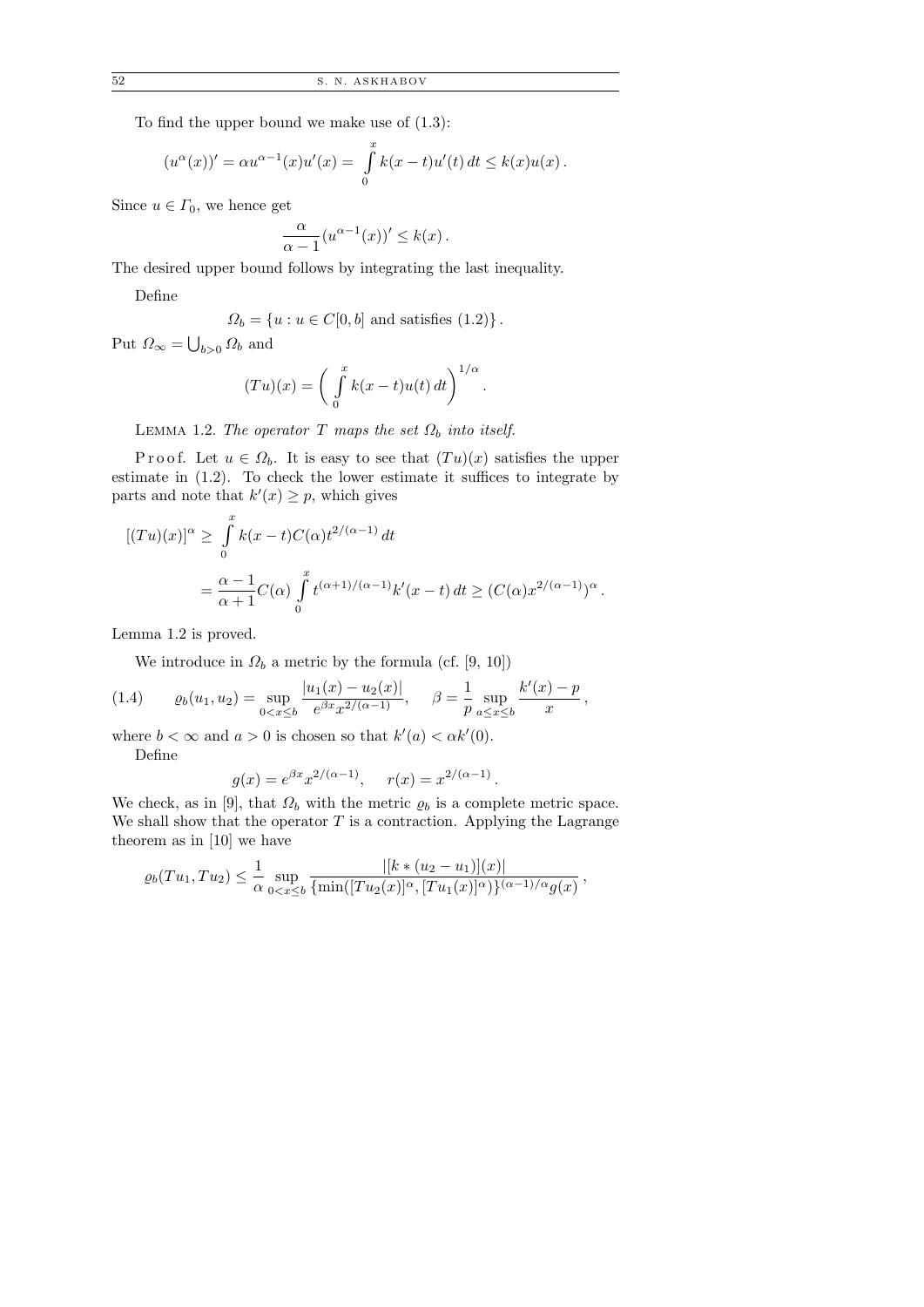from which, by using the lower estimate for  $(Tu)(x)$  of Lemma 1.2, we get

$$
(1.5) \qquad \varrho_b(Tu_1, Tu_2) \le \frac{1}{\alpha} [C(\alpha)]^{1-\alpha} \sup_{0 < x \le b} \frac{|[k * (u_2 - u_1)](x)|}{x^2 e^{\beta x} r(x)}
$$

and since  $|[k*(u_2 - u_1)](x)| \leq (k*[e^{\beta t}r(t)])(x)\varrho_b(u_1, u_2)$ , we have

$$
(1.5') \qquad \varrho_b(Tu_1, Tu_2) \leq \frac{1}{\alpha} [C(\alpha)]^{1-\alpha} \sup_{0 < x \leq b} \frac{(k * [e^{\beta t}r(t)])(x)}{x^2 e^{\beta x} r(x)} \varrho_b(u_1, u_2).
$$

In what follows the following lemma will be needed.

LEMMA 1.3. For any  $a > 0$  and  $x \in [0, b]$ 

(1.6) 
$$
k(x)e^{-\beta x} \leq xk'(x)e^{-\beta x} \leq xk'(a).
$$

P r o o f. Applying (1.1) we get  $k(x) \leq xk'(x)$ , which gives the left-hand inequality in (1.6). To prove the other inequality it suffices to apply Lemma 7 of [9] to the function  $k'(x)$ .

Let us return to the estimate  $(1.5')$ . Lemma 1.3 implies

$$
e^{-\beta x} (k * [e^{\beta x} r(x)]) \le k'(a) \int_{0}^{x} (x - t)r(t) dt.
$$

Applying this inequality to  $(1.5)$  we get

$$
\varrho_b(Tu_1, Tu_2) \le \frac{k'(a)}{\alpha [C(\alpha)]^{\alpha - 1}} \varrho_b(u_1, u_2) \sup_{0 < x \le b} \frac{\int\limits_0^x (x - t)r(t) dt}{x^2 r(x)}
$$

The supremum is equal to  $(\alpha - 1)^2/2\alpha(\alpha + 1)$ , hence

(1.7) 
$$
\varrho_b(Tu_1, Tu_2) \leq \frac{1}{\alpha} \frac{k'(a)}{k'(0)} \varrho_b(u_1, u_2).
$$

Since for any  $b > 0$  there exists  $a > 0$  such that  $k'(a) < \alpha k'(0)$ , the operator T is a contraction and the following is true.

THEOREM 1.1. The nonlinear equation  $(0.1)$  of convolution type has a unique solution in  $\Gamma_0$  as well as in any  $\Omega_b$ ,  $b \leq \infty$ . It may be found by the method of successive approximations.

Proof. A solution  $u(x)$  sought in the class  $\Gamma_0$  satisfies automatically the inequalities (1.2), which implies  $u \in \Omega_{\infty}$ .

On the other hand, the coefficient  $k'(a)(\alpha k'(0))^{-1}$  in (1.7) does not depend on b, which means that the unique solution obtained by the method of successive approximations belongs to  $\Omega_b$  for any  $b > 0$ , and this implies  $u \in \Omega_{\infty}$ . Therefore it is unique in  $\Gamma_0$  too.

.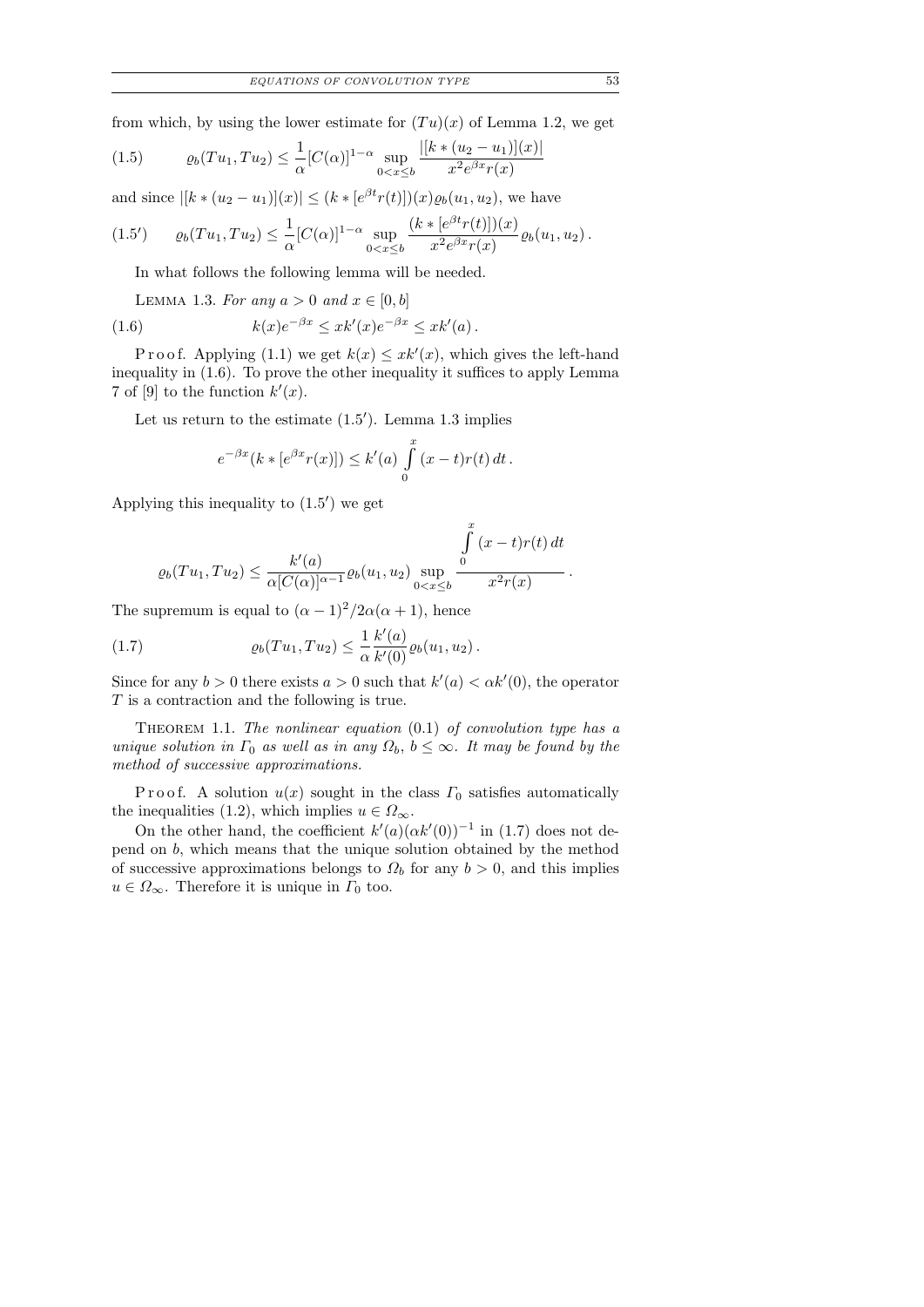$R$  e m a r k 1.1. The lower estimate in  $(1.2)$  cannot be improved: this follows from the fact that the function  $u(x) = C(\alpha)x^{2/(\alpha-1)}$  is a solution of  $(0.1)$  with the kernel  $k(x) = px$  satisfying all assumptions of Section 1.

The contraction principle guarantees that the solution  $u$  can be obtained as  $\lim_{n\to\infty} T^n v$ , where v is any element of  $\Omega_b$ . Let us choose v to be equal to  $F(x) = C(\alpha)r(x)$  appearing in (1.2) as well as in the definition of  $\Omega_b$ . It is convenient since  $F \in \Omega_b$  and in consequence  $T^n F \to u$  on  $[0, b]$  for any b. The rate of convergence is given by

LEMMA 1.4. Let  $u(x) = \lim_{n \to \infty} (T^n F)(x)$ . Then

$$
\varrho_b(T^nF, u) \le \frac{q^n}{1-q} \frac{[C(\alpha)]^{2-\alpha}}{\alpha} \sup_{0 < x \le b} \frac{\int\limits_0^x \left[k(t) - pt\right] dt}{x^2 e^{\beta x}}
$$

where  $q = k'(a)(\alpha k'(0))^{-1} < 1$ .

The proof follows by immediate calculations.

EXAMPLE 1.1. Assume that  $k(x)$  is of the form  $k(x) = px + \gamma x^{\mu}, \mu > 1$ ,  $\gamma > 0$ . In this case

$$
\int_{0}^{x} (k(t) - pt) dt = \frac{\gamma}{\gamma + 1} x^{\mu + 1}.
$$

If b is so large that  $(\mu - 1)/\beta \in [0, b]$ , then the maximum of the function  $z(x) = \gamma(\mu + 1)^{-1} x^{\mu - 1} e^{-\beta x}, x \in [0, b],$  is equal to

$$
z_{\max} = z \left(\frac{\mu - 1}{\beta}\right) = \frac{\gamma}{\mu + 1} \left(\frac{\mu - 1}{\beta}\right)^{\mu - 1} e^{1 - \mu}.
$$

Hence

$$
\varrho_b(T^nF,u) \le \frac{q^n}{1-q} \frac{1}{\alpha} [C(\alpha)]^{2-\alpha} z_{\max}.
$$

In particular, for  $\alpha = 2$ ,  $\gamma = 1$  and  $\mu = 2$  we have

$$
\varrho_b(T^n F, u) \leq \frac{k'(0)}{3\beta[2k'(0) - k'(a)]} \left[\frac{k'(a)}{2k'(0)}\right]^n.
$$

**2.** Case  $k(x) = px^{\nu} + o(x^{\nu})$ . Assume that the kernel has the form

(2.1) 
$$
k(x) = px^{\nu} + l(x), \quad p > 0, \ \nu \ge 0,
$$

where

(2.2) 
$$
l \in \Gamma
$$
 and  $x^{-\nu}l(x) \to 0$  as  $x \to 0$ .

Note that for  $\nu = 0$  the results of this section are similar to the results of [9, 10] and for  $\nu = 1$  to those of Section 1.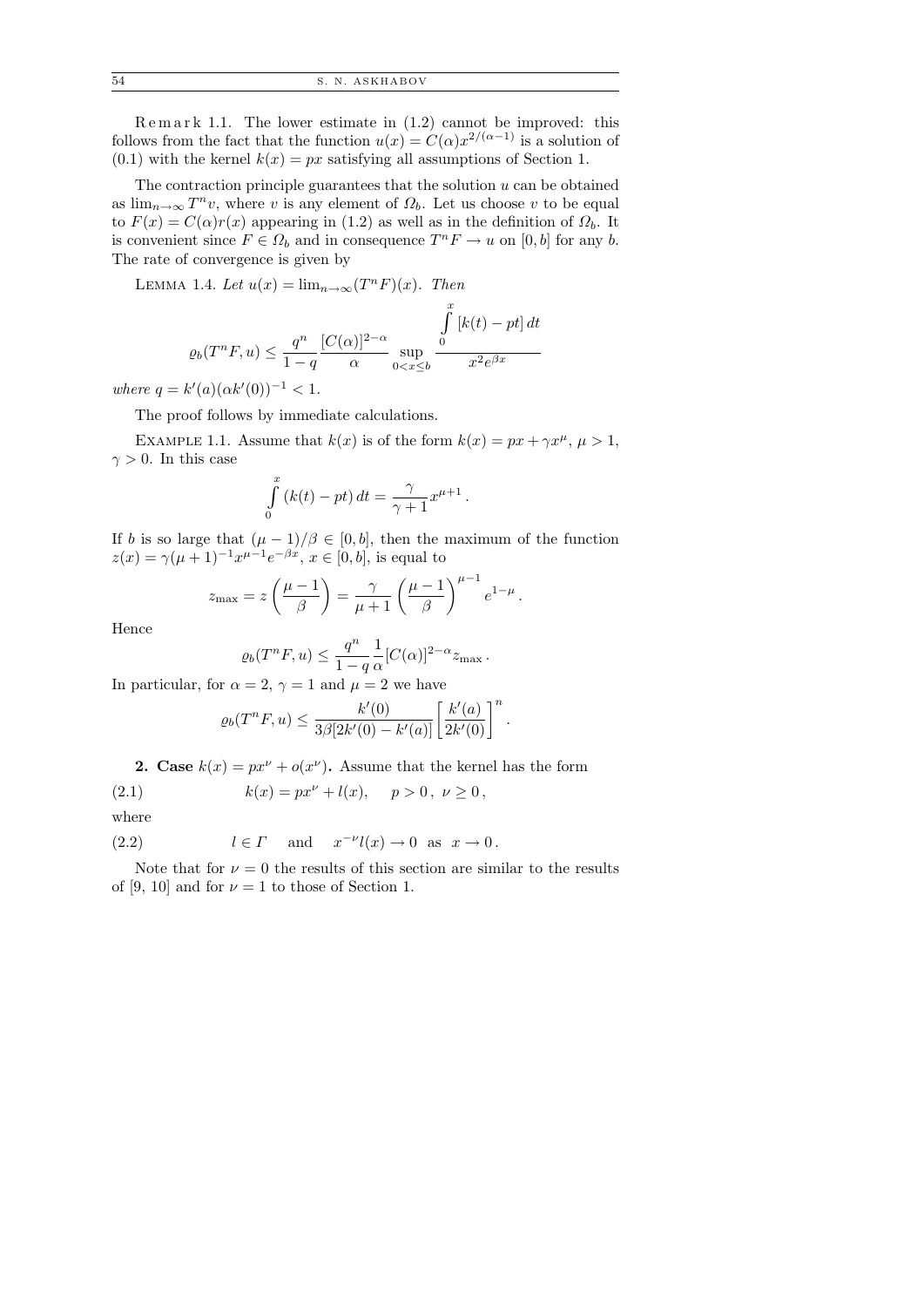LEMMA 2.1. If  $k(x) = px^{\nu}, \nu > -1$ , then the function

(2.3) 
$$
F(x) = \gamma x^{(\nu+1)/(\alpha-1)}, \quad \gamma = \left[ pB\left(\nu+1, \frac{\nu+\alpha}{\alpha-1}\right) \right]^{1/(\alpha-1)},
$$

where  $B$  is Euler's Beta function, is a solution of  $(0.1)$ .

The proof is by immediate calculations.

It is easy to check that

(2.4) 
$$
F(x) \le (TF)(x)
$$
 and  $u(x) \le \left(\int_0^x [pt^{\nu} + l(t)] dt\right)^{1/(\alpha - 1)} \equiv G(x)$ ,

if  $u \in \Gamma_0$  is a solution of (0.1).

Define (cf. [2])

$$
\Omega'_b = \{ u : u \in C[0, b], \ F(x) \le u(x) \le G(x) \}.
$$

Similarly to Section 1, we introduce in  $\Omega'_{b}$   $(b < \infty)$  a metric by the formula

$$
\varrho_b(u_1, u_2) = \sup_{0 < x \leq b} \frac{|u_1(x) - u_2(x)|}{e^{\beta x} r(x)},
$$

where  $r(x) = x^{(\nu+1)/(\alpha-1)}$  and  $\beta > 0$  is given by (2.6) below. It is easy to check that  $\Omega'_b$  with the metric  $\varrho_b$  is a complete metric space.

LEMMA 2.2. For any  $x \in [0, b]$  the inequality

(2.5) 
$$
k(x)e^{-\beta x} \le (p+\varepsilon)x^{\nu}
$$

is true for any  $\varepsilon > 0$  and  $\beta = \beta(\varepsilon, b)$  given by (2.6) below.

Proof. We have to show the inequality

$$
[px^{\nu} + l(x)]e^{-\beta x} \le px^{\nu} + \varepsilon x^{\nu},
$$

which holds if  $l(x)e^{-\beta x} \leq \varepsilon x^{\nu}$  for  $x \in [0, b]$ . For a given  $\varepsilon$  a number  $a \in (0, b]$ may be found such that  $x^{-\nu}l(x) < \varepsilon$  for all  $x \in (0, a)$ . It now suffices to put

(2.6) 
$$
\beta = \frac{1}{a} \ln \frac{\max_{a \le x \le b} l(x)}{\varepsilon a^{\nu}}.
$$

LEMMA 2.3. The operator  $T: \Omega_b' \to \Omega_b'$  defined as before is a contraction (for sufficiently small  $\varepsilon$ ) and for every  $\varepsilon > 0$ 

$$
\varrho_b(Tu_1,Tu_2)\leq \frac{p+\varepsilon}{\alpha p}\varrho_b(u_1,u_2).
$$

The proof is similar to that of (1.7), this time making use of Lemmas 2.1 and 2.2.

We have  $(p+\varepsilon)/\alpha p < 1$  for sufficiently small  $\varepsilon$ ; this yields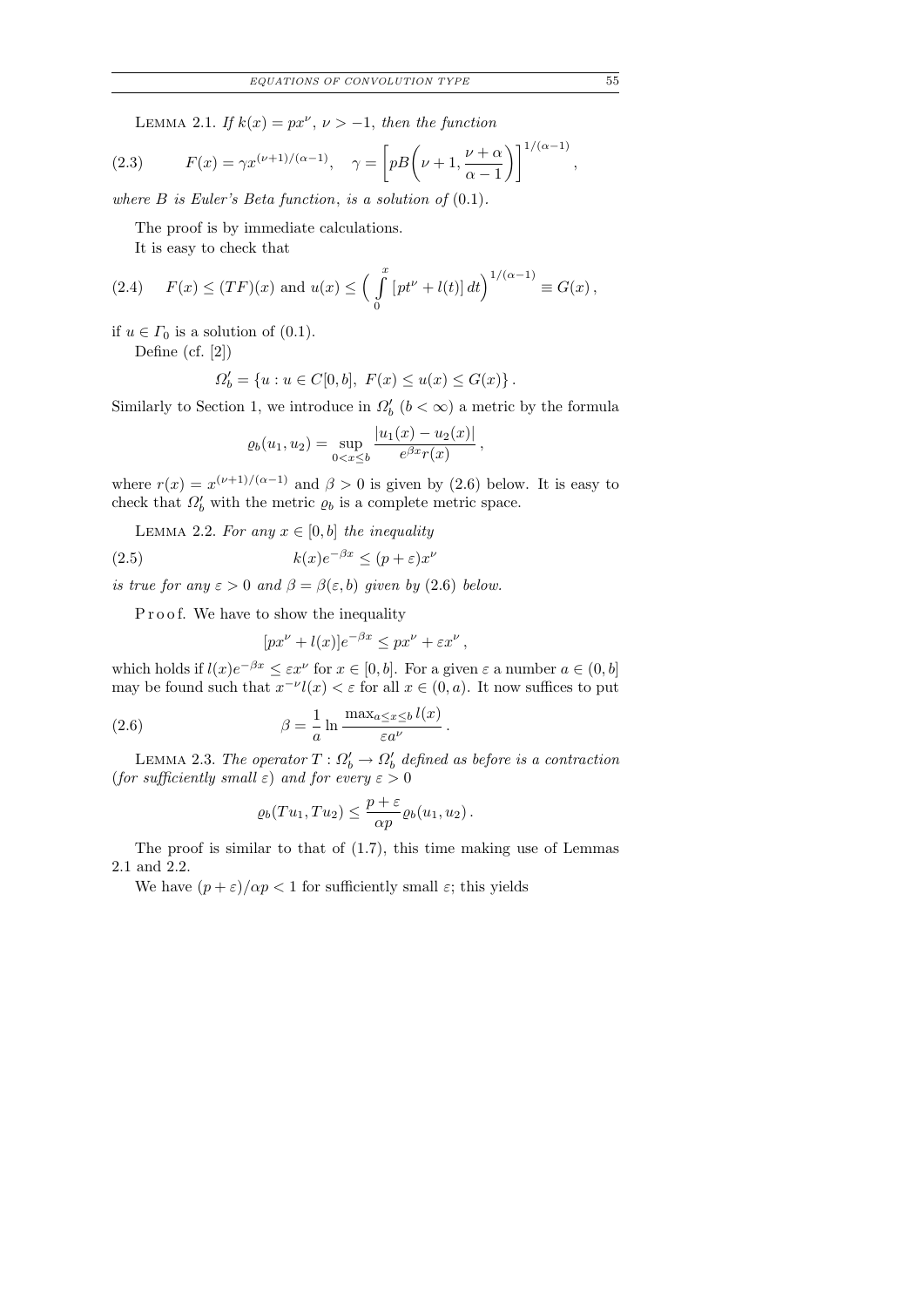THEOREM 2.1. Equation  $(0.1)$  with kernel of the form  $(2.1)$  has a unique continuous solution defined on  $[0, \infty)$  satisfying the inequality

$$
u(x) \ge \gamma x^{(\nu+1)/(\alpha-1)}
$$

with  $\gamma$  given by (2.3)

Remark 2.1. The results of this section remain true for  $\nu > -1$  and for  $l(x) \geq 0$  bounded on  $[0, \infty)$  such that  $x^{-\nu}l(x) \to 0$  as  $x \to 0$ .

3. Dependence of solutions on  $k$  and  $\alpha$ . In this section we consider the problem of dependence of solutions to  $(0.1)$  on perturbations of k and of  $\alpha$ . We begin with the former.

THEOREM 3.1. Let  $u \in \Gamma_0$  be a solution of the equation  $u^{\alpha} = k_1 * u$  where  $k_1$  is a kernel satisfying (1.1). If  $v \in \Gamma_0$  is a solution of  $u^{\alpha} = k_2 * u$  with kernel  $k_2$  satisfying (1.1) then for  $b > 0$ 

(3.1) 
$$
\sup_{0 \le x \le b} |u(x) - v(x)| \le C \sup_{0 < x \le b} \frac{\int_{0}^{x} |k_1(t) - k_2(t)| dt}{x^{2\alpha/(\alpha - 1)} e^{\beta_1 x}},
$$

where

$$
C = C(\alpha, k_1, k_2, b) = \frac{e^{\beta_1 b} b^{2/(\alpha - 1)} 2\alpha (\alpha + 1)}{[\alpha k_1'(0) - k_1'(a)](\alpha - 1)^2} \left[ \frac{\alpha - 1}{\alpha} \int_0^b k_2(t) dt \right]^{1/(\alpha - 1)},
$$
  

$$
\beta_1 = \frac{1}{p} \sup_{a \le x \le b} \frac{k_1'(x) - p}{x},
$$

and  $a > 0$  is chosen so that  $k'_1(a) < \alpha k'_1(0)$ .

P r o o f. Since  $\varrho_b(u, v) = \varrho_b(T_1u, T_2v) \leq \varrho_b(T_1u, T_1v) + \varrho_b(T_1v, T_2v),$ where  $(T_i u)(x) = [(k_i * u)(x)]^{1/\alpha}$ , by (1.7) we obtain

(3.2) 
$$
\varrho_b(T_1u, T_1v) \leq \frac{1}{\alpha} \frac{k'_1(a)}{k'_1(0)} \varrho_b(u, v).
$$

We also have a relation similar to  $(1.5)$ :

$$
\varrho_b(T_1v, T_2v) \leq \frac{1}{\alpha} [C(\alpha)]^{1-\alpha} \sup_{0 < x \leq b} \frac{|([k_1 - k_2] * v)(x)|}{x^2 e^{\beta_1 x} r(x)}
$$
\n
$$
\leq \left[ \frac{\alpha - 1}{\alpha} \int_0^b k_2(t) dt \right]^{1/(\alpha - 1)} \frac{1}{\alpha} [C(\alpha)]^{1-\alpha} \sup_{0 < x \leq b} \frac{\int_0^t |k_1(t) - k_2(t)| dt}{x^2 e^{\beta_1 x} r(x)}.
$$

Combining these two estimates we obtain (3.1), and the theorem is proved.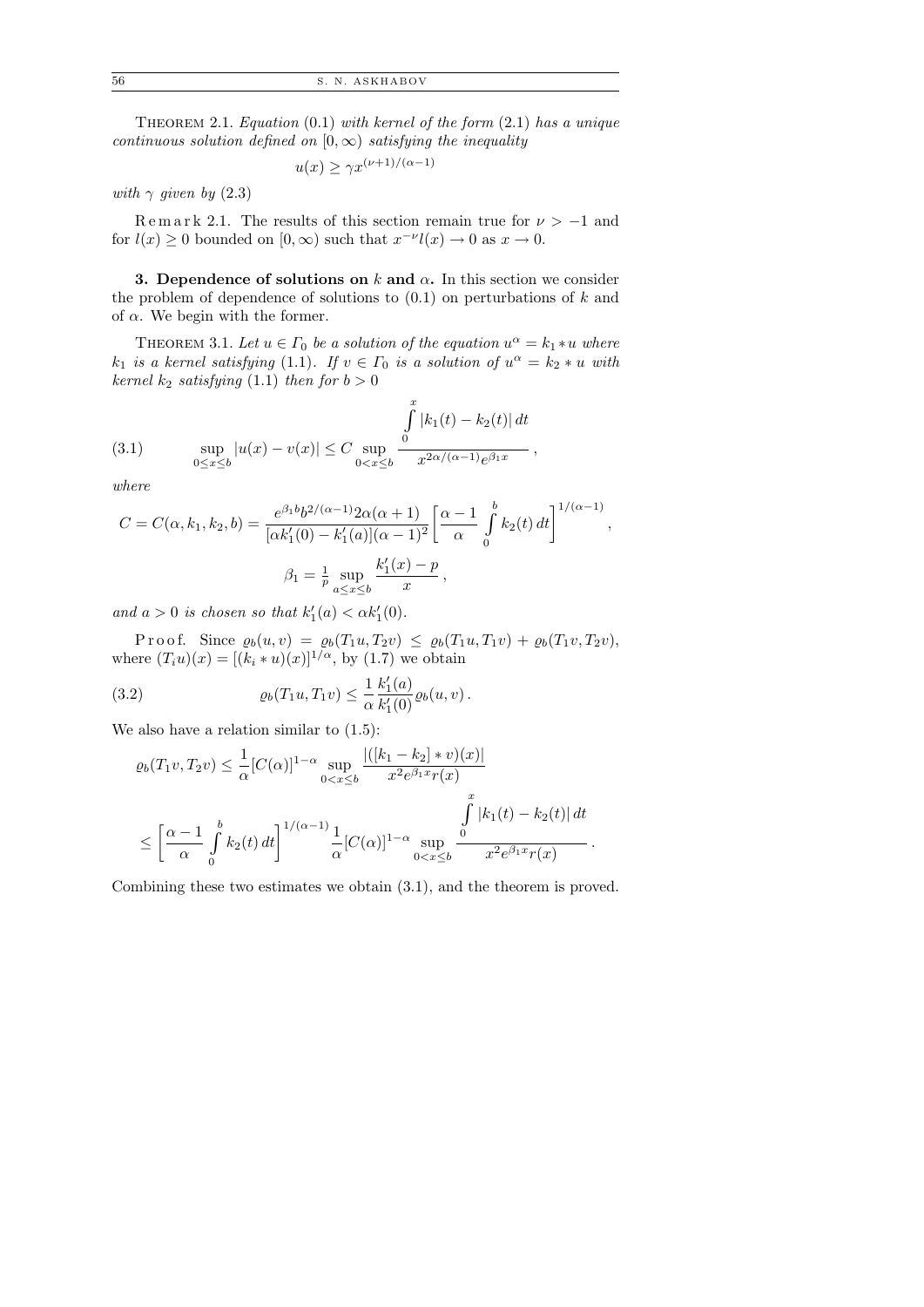Assume now that the kernel  $k$  satisfying condition  $(1.1)$  is fixed and  $u$ , v are solutions of the equations  $u^{\alpha_i} = k * u$ ,  $i = 1, 2$ , respectively. Let  $\varrho_{b,i}, T_i$  be the corresponding metric and operator respectively and let, to be definite,  $1 < \alpha_1 < \alpha_2$ . Then  $\varrho_{b,2}(u, v) = \varrho_{b,2}(T_1u, T_2v) \leq \varrho_{b,2}(T_1u, T_2u) +$  $\varrho_{b,2}(T_2u, T_2v)$  and by applying (3.2) we get

$$
\left(1 - \frac{1}{\alpha_2} \frac{k'(a)}{k'(0)}\right) \varrho_{b,2}(u,v) \leq \varrho_{b,2}(T_1 u, T_2 u).
$$

In order to estimate the right-hand side we use the inequality  $1 - r^x \leq$  $x \ln(1/r)$ , valid for  $r > 0$ ,  $x > 0$ . We have

$$
(3.3) \quad \rho_{b,2}(T_1u, T_2u)
$$
\n
$$
\leq \sup_{0 < x \leq b} \frac{\left[ (k * u)(x) \right]^{1/\alpha_2} \left( \frac{1}{\alpha_1} - \frac{1}{\alpha_2} \right) \left| \ln \frac{1}{(k * u)(x)} \right|}{x^{2/(\alpha_2 - 1)} e^{\beta x}}
$$
\n
$$
= \left( 1 - \frac{\alpha_1}{\alpha_2} \right) \sup_{0 < x \leq b} \frac{\left[ u(x) \right]^{\alpha_1/\alpha_2} \left| \ln u(x) \right|}{x^{2/(\alpha_2 - 1)} e^{\beta x}}.
$$

Applying the inequality (1.2) from Lemma 1.1 we get

$$
\frac{[u(x)]^{\alpha_1/\alpha_2}}{x^{2/(\alpha_2-1)}} \le \left[\frac{\alpha_1-1}{\alpha_1}\frac{k(x)}{x}\right]^{\alpha_1/(\alpha_1-1)\alpha_2} x^{2(\alpha_2-\alpha_1)/(\alpha_1-1)\alpha_2(\alpha_2-1)}.
$$

For  $b = 1$  and  $\int_0^1 k(t) dt \le 1$  we have

$$
|\ln u(x)| \leq |\ln[C(\alpha_1)x^2]^{1/(\alpha_1-1)}| = \frac{1}{\alpha_1-1} |\ln[C(\alpha_1)x^2]|.
$$

Hence

$$
\varrho_{b,2}(T_1 u, T_2 v) \leq \left(1 - \frac{\alpha_1}{\alpha_2}\right) \frac{\left[\frac{\alpha_1 - 1}{\alpha_1} k(1)\right]^{\alpha_1/(\alpha_1 - 1)\alpha_2}}{\alpha_1 - 1} \times \sup_{0 < x \leq 1} \{x^{2(\alpha_2 - \alpha_1)/(\alpha_1 - 1)\alpha_2(\alpha_2 - 1)} |\ln[C(\alpha_1)x^2]|\}.
$$

So we have proved

THEOREM 3.2. Let  $u \in \Omega_1$  be a solution of the equation  $u^{\alpha_1} = k * u$  where  $\alpha_1 > 1$  is given and the kernel k satisfies (1.1) and  $\int_0^1 k(t) dt \le 1$ . If  $v \in \Omega_1$ is a solution of  $u^{\alpha_2} = k * u$  where  $\alpha_1 < \alpha_2$  then

$$
\sup_{0 \le x \le 1} |u(x) - v(x)| \le C(\alpha_1, \alpha_2, k)(\alpha_2 - \alpha_1)
$$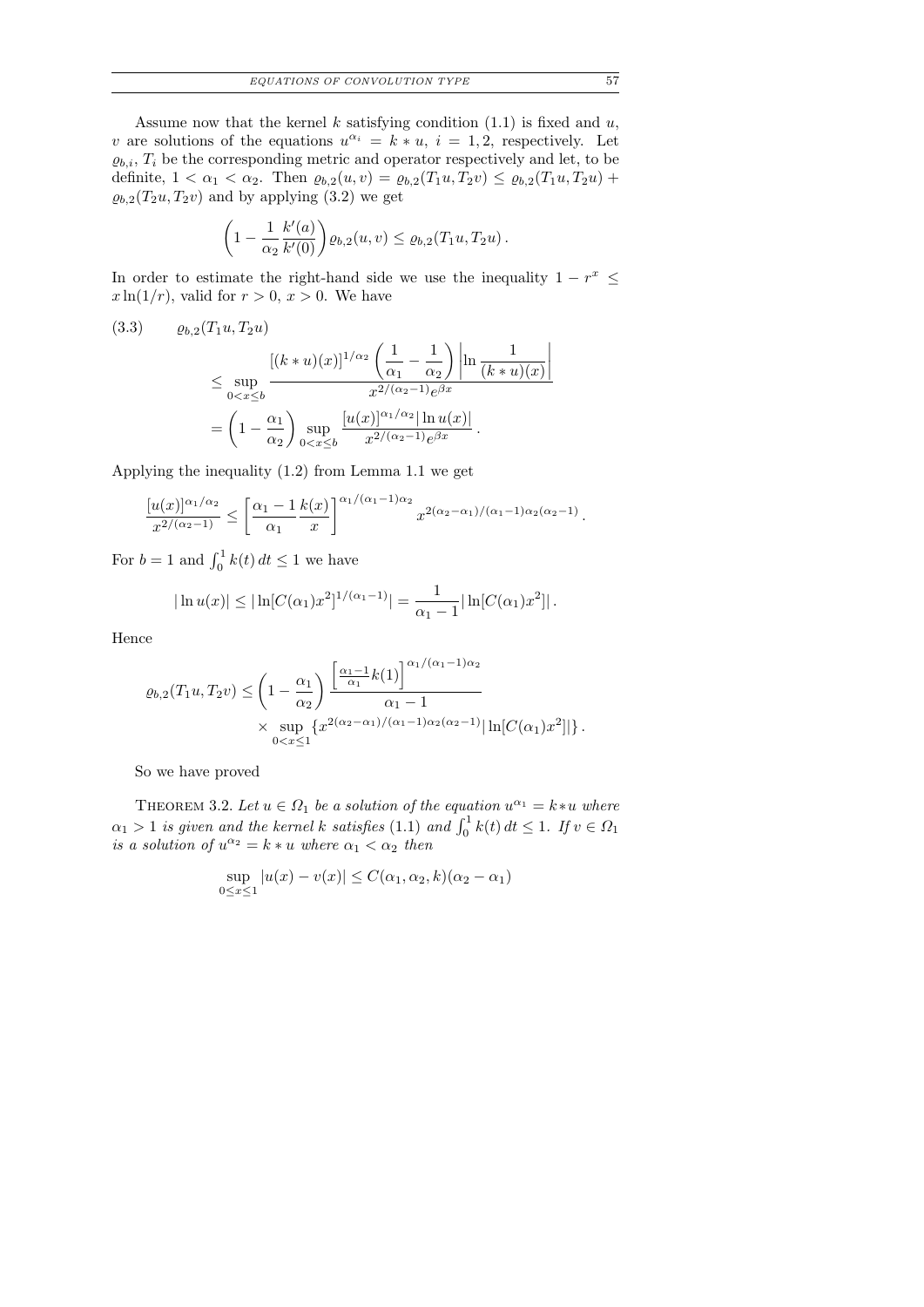with

$$
C(\alpha_1, \alpha_2, k) = \frac{k'(0)e^{\beta} \left[ \frac{\alpha_1 - 1}{\alpha_1} k(1) \right]^{\alpha_1/(\alpha_1 - 1)\alpha_2}}{\alpha_2 k'(0) - k'(a)} \times \sup_{0 < x \le 1} \{ x^{2(\alpha_2 - \alpha_1)/(\alpha_1 - 1)\alpha_2(\alpha_2 - 1)} |\ln[C(\alpha_1)x^2]|\}.
$$

We observe that theorems analogous to 3.1 and 3.2 can be proved for kernels k satisfying the conditions of Section 2.

4. Equations with nonhomogeneous linear part. Making use of the results contained in Sections 1–2 we investigate the solvability of the equation (0.2) with nonhomogeneous linear part as well as the problem of stability of solutions with respect to the perturbations of f. The section is divided into two parts A and B, according to the assumptions concerning the kernel k.

**A.** Consider equation (0.2) where  $f \in \Gamma_0$  is a nonnegative, nondecreasing function satisfying  $f''(x) \geq 0$  for  $x \geq 0$  and  $f(x) = O(x^{2\alpha/(\alpha-1)})$ ,  $x \to 0$ . The kernel k satisfies the conditions of Section 1.

LEMMA 4.1. Any solution  $u \in \Gamma_0$  of  $(0.2)$  is a nondecreasing function of  $class C<sup>2</sup>$  and

(4.1) 
$$
C(\alpha)x^{2/(\alpha-1)} \le u(x) \le \left[\frac{\alpha-1}{\alpha}\int_{0}^{x}k(t) dt + (f(x))^{(\alpha-1)/\alpha}\right]^{1/(\alpha-1)}.
$$

for  $x > 0$ , where  $C(\alpha)$  is defined by (1.2).

Put  $(T_f u)(x) = (\int_0^x k(x-t)u(t) dt + f(x))^{1/\alpha}$  and denote by  $\Omega_b''$  the set  $\{u \in C[0, b] : u \text{ satisfies (4.1)}\}.$  Let  $F(x) = C(\alpha)x^{2/(\alpha - 1)}$ .

LEMMA 4.2. The operator  $T_f$  maps  $\Omega''_b$  into itself.

The proofs of these two lemmas are similar to the proofs of the corresponding lemmas of Section 1, cf. also [9, 10].

We equip  $\Omega_b''$  with the same metric as in  $\Omega_b$  (it is important that its weight is defined by the left-hand sides of (1.2) and (4.1), which are identical).  $\Omega_b^{\prime\prime}$  is a complete metric space. We have

(4.2) 
$$
|(T_f u_2)(x) - (T_f u_1)(x)| \leq \frac{1}{\alpha} F^{1-\alpha}(x) |[k * (u_2 - u_1)](x)|.
$$

The right-hand side of  $(4.2)$  is independent of f and is of the same form as in Section 1 in similar estimates of  $|T_0u_2 - T_0u_1|$  corresponding to the case  $f = 0$ . Therefore  $T_f$ , just as T in Section 1, is a contraction and we have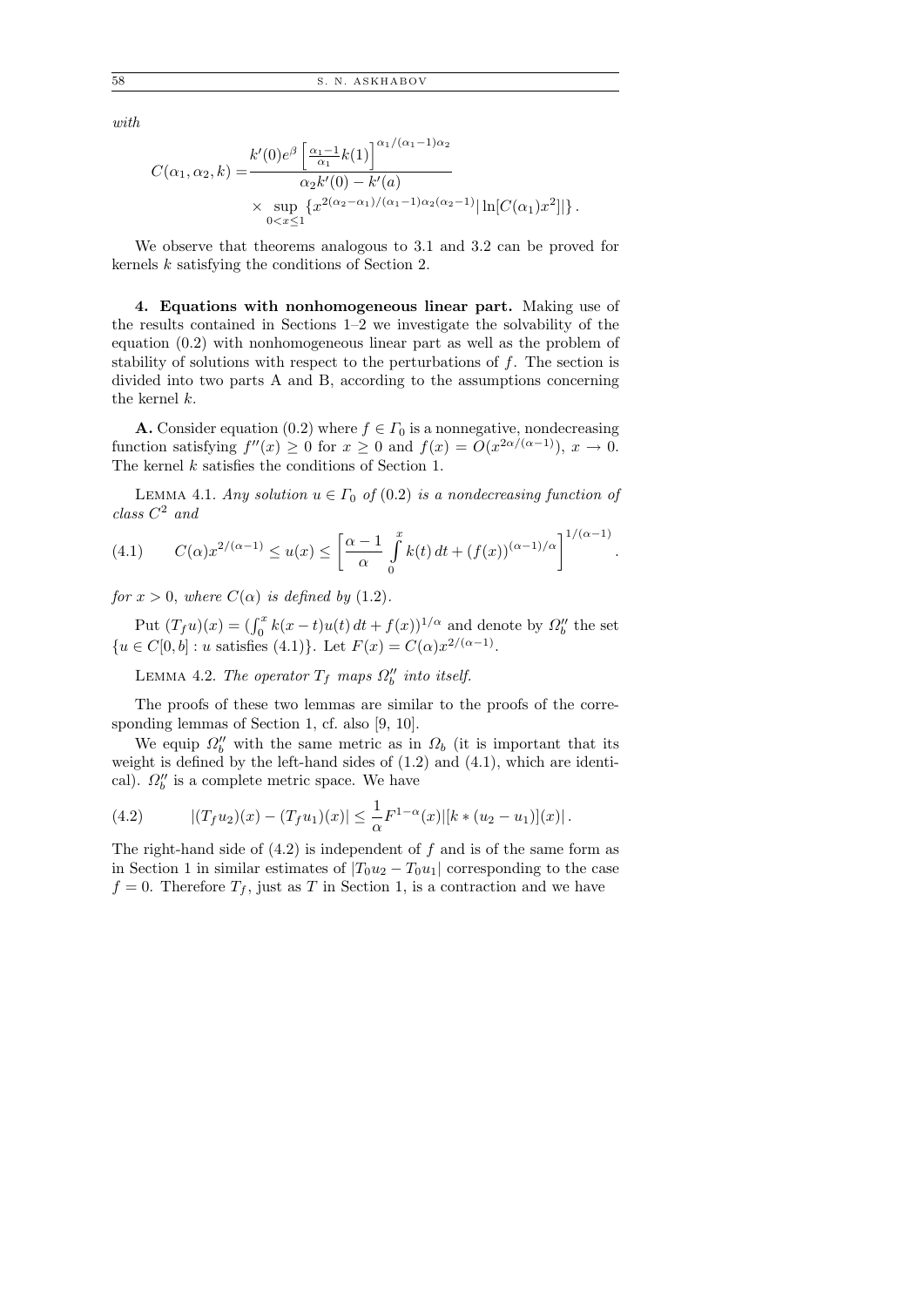THEOREM 4.1. The nonlinear equation  $(0.2)$  of convolution type has a unique solution  $u^*$  in  $\Gamma_0$  (and in  $\Omega''_b$ ,  $b \leq \infty$ ). It may be found by the method of successive approximations.

Now we consider the problem of the dependence of solutions to equation  $(0.2)$  on f (see [9], Lemma 6).

THEOREM 4.2. The following inequality holds true:

$$
(4.3) \qquad \left(1 - \frac{k'(a)}{\alpha k'(0)}\right) \varrho_b(u_1, u_2) \le \frac{2(\alpha + 1)}{k'(0)(\alpha - 1)^2} \sup_{0 < x \le b} \frac{|f_1(x) - f_2(x)|}{e^{\beta x} x^{2\alpha/(\alpha - 1)}},
$$

where  $u_j(x)$ ,  $j = 1, 2$ , are the solutions of the equations  $u^{\alpha} = k * u + f_j$ respectively.

P r o o f. Making use of the Lagrange Theorem and  $(4.1)$  we have

$$
|u_1(x) - u_2(x)| \le \frac{[C(\alpha)]^{1-\alpha}}{\alpha x^2} \{ |[k*(u_1 - u_2)](x)| + |f_1(x) - f_2(x)| \}
$$
  

$$
\le \frac{[C(\alpha)]^{1-\alpha}}{\alpha x^2} \left\{ \varrho_b(u_1, u_2) \int_0^x k(x - t) e^{\beta t} t^{2/(\alpha - 1)} dt + |f_1(x) - f_2(x)| \right\}.
$$

Since

$$
\int_{0}^{x} k(x-t)e^{\beta t}t^{2/(\alpha-1)} dt = \int_{0}^{x} k(\tau)e^{-\beta \tau}e^{\beta x}(x-\tau)^{2/(\alpha-1)} d\tau
$$
  

$$
\leq k'(a)e^{\beta x} \int_{0}^{x} \tau(x-\tau)^{2/(\alpha-1)} d\tau
$$
  

$$
= k'(a)e^{\beta x} \frac{(\alpha-1)^{2}}{2\alpha(\alpha+1)}x^{2}x^{2/(\alpha-1)},
$$

the preceding inequality gives

$$
\varrho_b(u_1, u_2) \le \frac{[C(\alpha)]^{1-\alpha}}{\alpha} \left\{ \frac{k'(a)(\alpha-1)^2}{2\alpha(\alpha+1)} \varrho_b(u_1, u_2) + \sup_{0 < x \le b} \frac{|f_1(x) - f_2(x)|}{e^{\beta x} x^{2\alpha/(\alpha-1)}} \right\}.
$$

To get (4.3) we only have to note that

$$
\frac{[C(\alpha)]^{1-\alpha}}{\alpha} \frac{k'(a)(\alpha-1)^2}{2\alpha(\alpha+1)} = \frac{k'(a)}{k'(0)} \frac{1}{\alpha}
$$

.

 $R$ e m a r k 4.1. Note that in contrast to [10] the results of Part A have been proved without assuming  $f(x)x^{1/(1-\alpha)}$  to be nondecreasing and convex for  $x > 0$  and, moreover, the proof of Theorem 4.2 does not require  $\alpha = 2$ .

**B.** Consider now equation  $(0.2)$  and assume that f is a nonnegative continuous function and k satisfies the conditions of Section 2.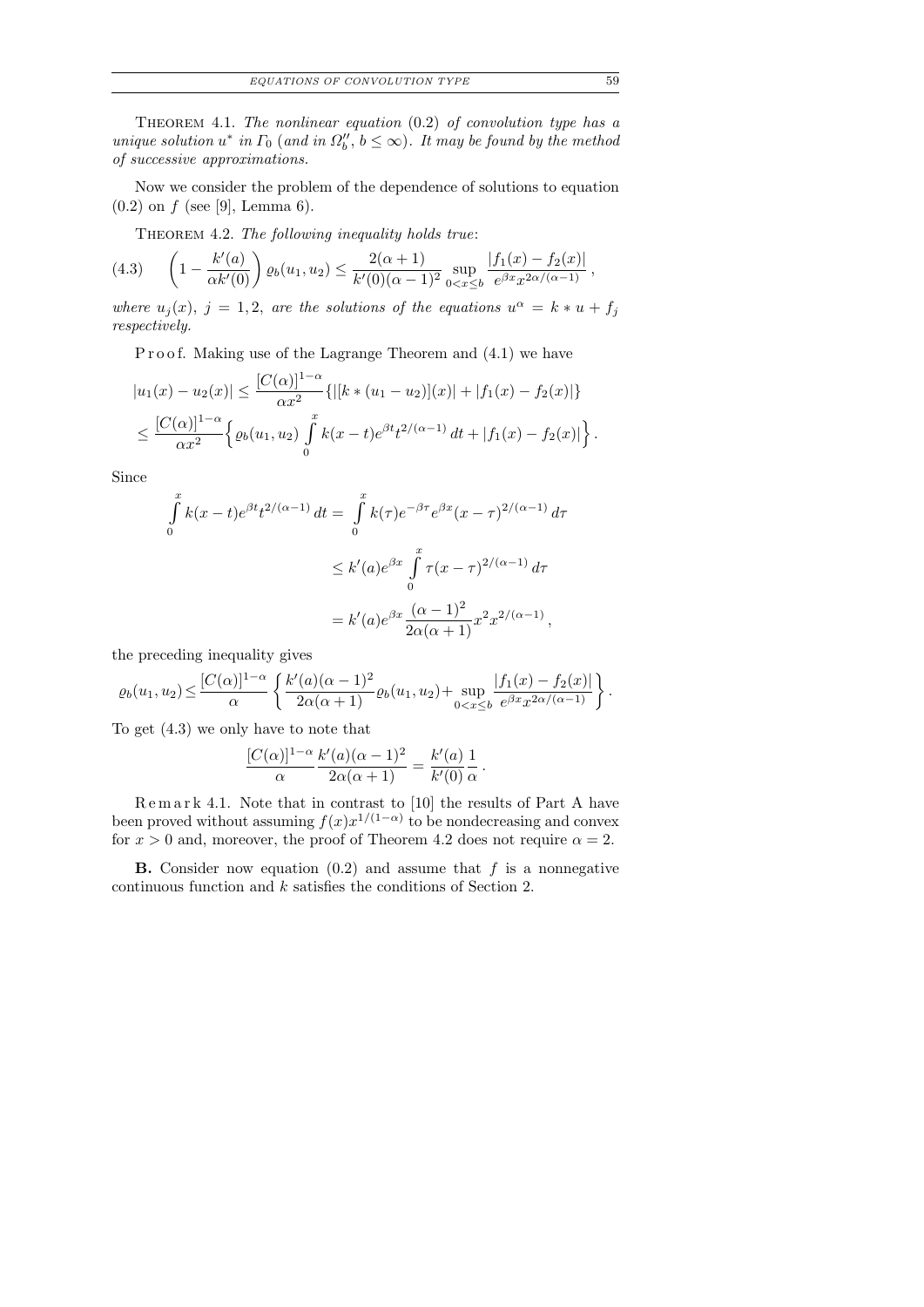60 S. N. ASKHABOV

From (4.2) it is easy to see that (0.2) has a unique solution in  $\Omega'_b$  for any  $b \leq \infty$ . Without repeating arguments similar to those used in the proof of Theorem 4.2 we content ourselves only with the formulation of the next theorem.

THEOREM 4.3. Let  $f_j(x) \geq 0$  and let  $u_j(x)$  be a solution of  $u^{\alpha} = k * u + f_j$ ,  $j = 1, 2$ , satisfying  $u_j(x) \geq \gamma x^{(\nu+1)/(\alpha-1)}$ , where  $\gamma$  is defined by (2.3). Then

$$
\left(1-\frac{p+\varepsilon}{\alpha p}\right)\varrho_b(u_1,u_2) \leq \frac{1}{\alpha}\gamma^{1-\alpha}\sup_{0
$$

R e m a r k 4.2. The results of Section 3 concerning the dependence of solutions on k and  $\alpha$  can be generalized to the case of equation (0.2).

5. Case  $0 < \alpha < 1$ 

A. It has been shown in Section 1 that the nonlinear equation (0.1) may have for  $\alpha > 1$  a nontrivial solution, therefore the theory of this equation must be essentially different from that of the linear case  $(\alpha = 1)$ . It will be shown that for  $\alpha < 1$  equation (0.1) has only the trivial solution, as in the linear case. We assume that  $k$  and  $f$  are nonnegative continuous functions on  $[0,\infty)$ . Let

$$
N_j(y) = \max_{0 \le x \le y} u_j(x), \qquad L(y) = \max_{0 \le x \le y} f(x),
$$
  

$$
D_y = \max_j \left[ N_i(y) \int_0^y k(t) dt + L(y) \right]^{(1-\alpha)/\alpha}.
$$

LEMMA 5.1. If equation (0.2) has, for  $0 < \alpha < 1$ , a solution in  $\Gamma$ , then it is unique.

P r o o f (some arguments of the theory of Volterra operators will be used). Let  $u_j(x) = (T_f u_j)(x)$ ,  $j = 1, 2$ , be two solutions of (0.2). The equation implies  $u_1(0) = u_2(0) = f^{1/\alpha}(0)$ . We shall prove that  $u_1(x) = u_2(x)$  for small x. Assuming  $x \in [0, b], b < 1$ , we have by the Lagrange Theorem

$$
|u_1(x) - u_2(x)|
$$
  
\n
$$
\leq \frac{1}{\alpha} |[k * (u_1 - u_2)](x)| (\max[(k * u_1 + f)(x), (k * u_2 + f)(x)])^{(1-\alpha)/\alpha}
$$
  
\n
$$
\leq \frac{1}{\alpha} D_b |[k * (u_1 - u_2)](x)| \leq \frac{1}{\alpha} D_1 ||u_1 - u_2||_{C[0,b]} \int_0^b k(t) dt
$$

and hence

$$
||u_1 - u_2||_{C[0,b]} \leq \left(\frac{1}{\alpha}D_1 \int_0^b k(t) dt\right) ||u_1 - u_2||_{C[0,b]}.
$$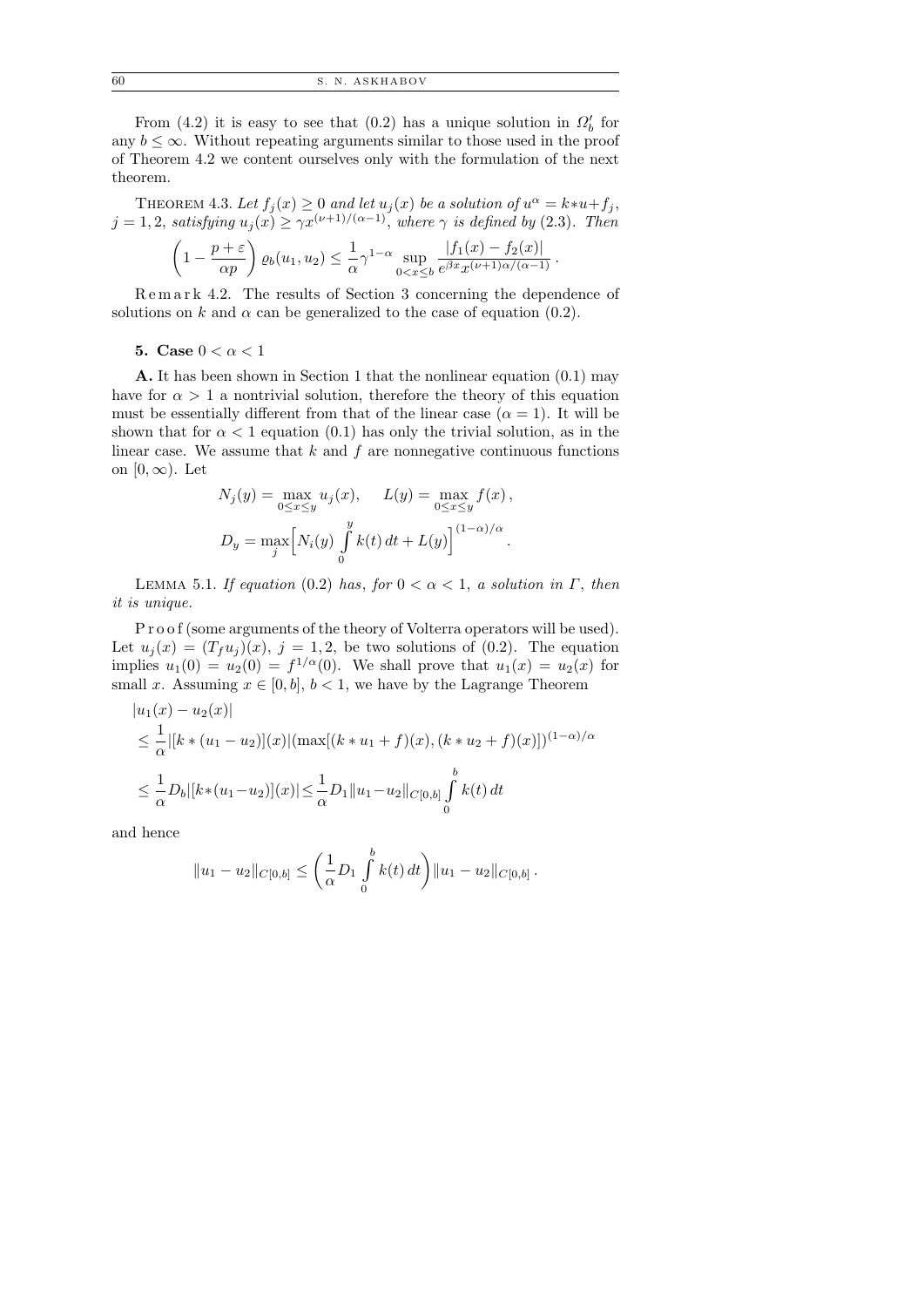Since  $D_1$  and  $\alpha$  are constants independent of b, we have  $(1/\alpha)D_1\int_0^b k(t)\,dt$ 1 for small b, and hence  $u_1(x) = u_2(x)$  for  $0 \le x \le b$ . Let  $\overline{b} = \sup\{\breve{b} : u_1(x) = b\}$  $u_2(x)$  for  $0 \le x \le b$ . Clearly  $b \le \overline{b} \le \infty$ . If  $\overline{b} = \infty$  our lemma is proved. If  $\overline{b} < \infty$ , then  $u_1$  and  $u_2$  differ on  $(\overline{b}, \overline{b} + \varepsilon)$  for any  $\varepsilon > 0$ . We show this to be impossible. Estimating as before  $u_1(x) - u_2(x)$  for  $x \in [\bar{b}, \bar{b} + \varepsilon]$  we obtain

$$
||u_1 - u_2||_{C[\bar{b},\bar{b}+\varepsilon]} \leq \left(\frac{1}{\alpha}D_{\bar{b}+1}\int\limits_0^{\varepsilon} k(t) dt\right)||u_1 - u_2||_{C[\bar{b},\bar{b}+\varepsilon]},
$$

which implies  $u_1(x) = u_2(x)$  for  $x \in [\overline{b}, \overline{b} + \varepsilon]$  for sufficiently small  $\varepsilon$ . This completes the proof.

COROLLARY. If  $0 < \alpha < 1$  then equation (0.1) has in  $\Gamma$  only a trivial solution.

Note that for solutions belonging to  $C[0,\infty)$  and bounded at infinity Lemma 5.1 was proved in [6].

**B.** If  $\alpha$ ,  $0 < \alpha < 1$ , takes some particular values, we may ask for solutions that are not necessarily nonnegative. To find them we make use of the method of monotonic operators due to Browder–Minty (cf. [4], [13]). We recall some basic facts of the theory.

Let E be a real Banach space and  $E^*$  its dual with norms  $\|\cdot\|$  and  $\|\cdot\|_*$ respectively. Let  $\langle y, x \rangle$  denote the value of  $y \in E^*$  at  $x \in E$ . Let  $u, v \in E$ .

DEFINITION 5.1. An operator  $A: E \to E^*$  is said to be

monotonic if  $\langle Au - Av, u - v \rangle \geq 0$ , strictly monotonic if  $\langle Au - Av, u - v \rangle > 0$  for  $u \neq v$ , strongly monotonic if  $\langle Au - Av, u - v \rangle \ge m ||u - v||^2$ , *coercive* if  $\langle Au, u \rangle \geq \gamma(||u||) ||u||$ ,

where  $m > 0$ ,  $\gamma$  is a real function defined on  $\mathbb{R}_+$  such that  $\gamma(t) \to \infty$  as  $t\rightarrow\infty.$ 

THEOREM (Browder's Principle [8, p. 326]). Let E be a reflexive Banach space and let  $A: E \to E^*$  be a continuous monotonic (resp. strictly monotonic) operator satisfying  $\langle Au, u \rangle \geq 0$  for  $||u|| = R_0$ . Then the equation  $Au = 0$  has a solution (resp. a unique solution) in the ball  $||u|| \le R_0$ .

Note that for linear operators the conditions of monotonicity, strict monotonicity and strong monotonicity reduce to positivity, strict positivity and positive definiteness respectively.

Let  $1 < p \leq 2$  and  $k \in L_1(\mathbb{R}) \cap L_{p/2(p-1)}(\mathbb{R})$ ,  $\mathbb{R} = (-\infty, \infty)$ . By Young's Theorem the convolution  $(Hu)(x) = \int_{-\infty}^{\infty} k(x-t)u(t) dt$  defines a bounded operator from  $L_p(\mathbb{R})$  to  $L_q(\mathbb{R})$ ,  $p^{-1} + q^{-1} = 1$ .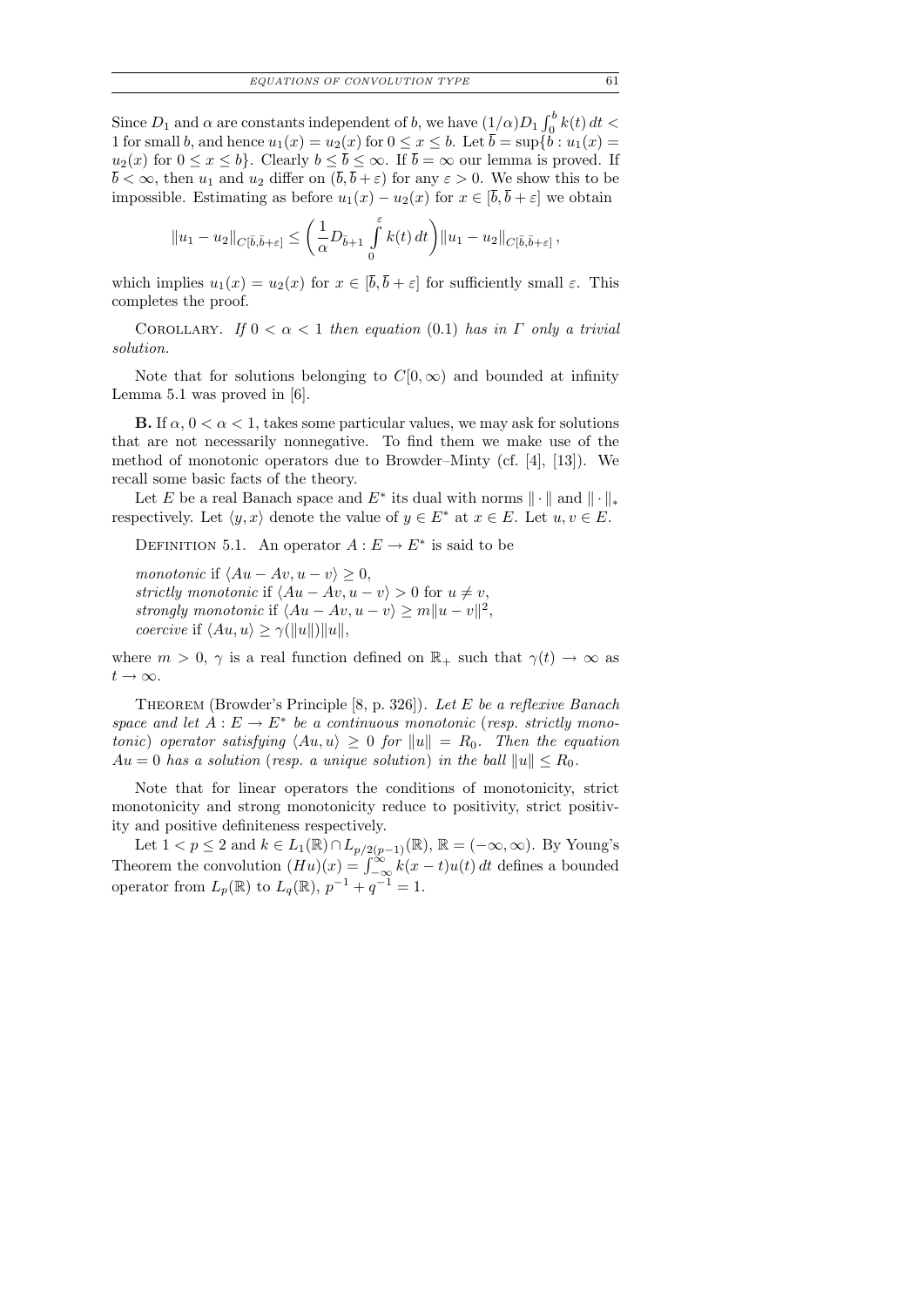Let  $\hat{u}$  denote the Fourier transform of u:

$$
\widehat{u}(x) = \frac{1}{\sqrt{2\pi}} \int_{-\infty}^{\infty} u(t)e^{-ixt} dt,
$$

and let  $(\cdot, \cdot)$  be the inner product in  $L_2(\mathbb{R})$ , which coincides with  $\langle \cdot, \cdot \rangle$ if  $E$  is a Hilbert space.

LEMMA 5.2. The convolution operator  $H: L_p(\mathbb{R}) \to L_q(\mathbb{R})$ ,  $1 \leq p \leq 2$ , is positive (resp. strictly positive) if and only if

(5.1) 
$$
\operatorname{Re}\widehat{k}(x) = \frac{1}{\sqrt{2\pi}} \int_{-\infty}^{\infty} k(t) \cos(xt) dt \ge 0, \quad 0 \le x < \infty
$$

(resp. Re  $\hat{k}(x) > 0$ ). If  $k \in L_{q/2}(\mathbb{R})$  is an odd function then  $\langle Hu, u \rangle = 0$ .

P r o o f. Sufficiency. We distinguish two cases.

(a)  $p = 2$ . Using well known relations (cf. formulas  $(2.18)$  and  $(2.29)$  in [14]) and  $u(x) = u(x)$  we obtain

(5.2) 
$$
(Hu, u) = (\widehat{Hu}, \overline{\hat{u}}) = (\widehat{k}\hat{u}, \overline{\hat{u}}) = \int_{-\infty}^{\infty} \widehat{k}(x)|\widehat{u}(x)|^2 dx
$$

$$
= \int_{-\infty}^{\infty} \operatorname{Re}\widehat{k}(x)|\widehat{u}(x)|^2 dx + i \int_{-\infty}^{\infty} \operatorname{Im}\widehat{k}(x)|\widehat{u}(x)|^2 dx.
$$

It is easy to see that  $\text{Re }\hat{k}(x)$  is even and  $\text{Im }\hat{k}(x)$  odd. Then from (5.2) and from the fact that  $|\widehat{u}(x)|^2$  is even we obtain

(5.3) 
$$
(Hu, u) = \int_{-\infty}^{\infty} \text{Re}\,\hat{k}(x)|\hat{u}(x)|^2 dx,
$$

and hence  $(Hu, u) \geq 0$  owing to (5.1).

(b)  $1 \leq p < 2$ . The density of  $L_2(\mathbb{R}) \cap L_p(\mathbb{R})$  in  $L_p(\mathbb{R})$ , the continuity of  $\langle Hu, u\rangle$  and (a) imply  $\langle Hu, u\rangle \ge 0$  for all  $u \in L_p(\mathbb{R})$ .

Let now  $k \in L_{q/2}(\mathbb{R})$  be an odd function. It has odd approximations  $k_{\varepsilon} \in C_0^{\infty}$  such that  $||k - k_{\varepsilon}||_{q/2} \to 0$  as  $\varepsilon \to 0$ . Let  $H_{\varepsilon}u = k_{\varepsilon} * u$ . We have

(5.4) 
$$
||H - H_{\varepsilon}||_{p \to q} \le ||k - k_{\varepsilon}||_{q/2} \to 0 \quad \text{as } \varepsilon \to 0.
$$

 $k_{\varepsilon}$  is odd, therefore  $\text{Re}\,\widehat{k}_{\varepsilon}(x) = 0$  and (5.3) implies  $\langle H_{\varepsilon}u, u \rangle = 0$ . By (5.4),  $\langle Hu, u\rangle = 0$  follows.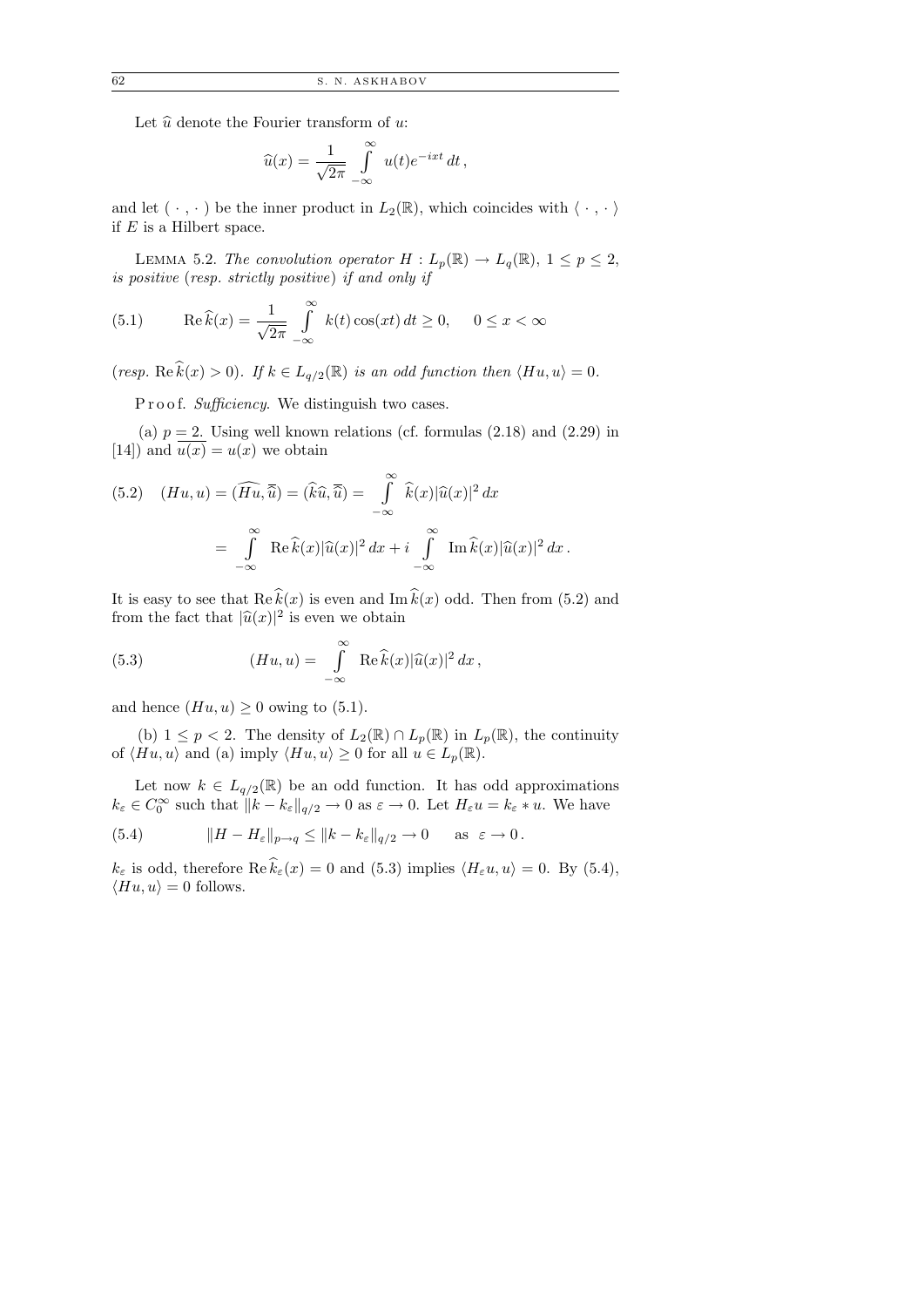*Necessity.* Let  $p = 2$  and  $\langle Hu, u \rangle \ge 0$ . If  $\text{Re } \hat{k}(x_0) < 0$  for some  $x_0 \ge 0$ , then  $\text{Re}\,\hat{k}(x) < 0$  in a neighbourhood  $|x - x_0| < \varepsilon$  of  $x_0$ . Choose  $\hat{u}(x) = 1$ for  $|x-x_0| < \varepsilon$  and  $\hat{u}(x) = 0$  for  $|x-x_0| > \varepsilon$ .  $\hat{u}$  (being in  $L_2(\mathbb{R})$ ) is the Fourier transform of some  $u \in L_2(\mathbb{R})$  for which

$$
(Hu, u) = \int_{|x - x_0| < \varepsilon} \text{Re}\,\widehat{k}(x) \, dx < 0 \,,
$$

and that contradicts our assumption.

For  $p \neq 2$  we can use the density argument as in (b).

COROLLARY 5.1. If  $p = 2$  then the operator H is not positive definite.

Proof. If  $(Hu, u) \ge m||u||_2^2$ ,  $m > 0$ , then by (5.3) and Parseval's identity we obtain

$$
(Hu, u) - m||u||_2^2 = \int_{-\infty}^{\infty} (\text{Re}\,\hat{k}(x) - m)|\hat{u}(x)|^2 dx \ge 0
$$

for any  $u \in L_2(\mathbb{R})$ . This is obviously impossible owing to  $\operatorname{Re} \widehat{k}(x) \to 0$  as  $x \to \infty$ , which implies Re  $\hat{k}(x) - m < 0$  for large x.

COROLLARY 5.2. If  $p = 2$  and  $\hat{k} \in L_1(\mathbb{R})$  then the operator H is not coercive.

P r o o f. It suffices to prove the existence of a sequence  $\{u_n\}$  in  $L_2(\mathbb{R})$ such that

$$
\lim_{n \to \infty} ||u_n||_2 = \infty, \quad \lim_{n \to \infty} (Hu_n, u_n) / ||u_n||_2 \neq \infty.
$$

Put  $\widehat{u}_n(x) = 1$  for  $0 < x < n$  and  $\widehat{u}_n(x) = 0$  elsewhere. It is clear that  $u_n \in L_2(R)$ ,  $||u_n||_2 = ||\widehat{u}_n||_2 = \sqrt{n}$ ,  $|(Hu_n, u_n)| \le ||k||_1$ . Therefore

$$
\lim_{n\to\infty}(Hu_n,u_n)/\|u_n\|_2=0,
$$

which completes the proof.

COROLLARY 5.3. If  $1 < p \leq 2$ ,  $k \in L_1(\mathbb{R}_+) \cap L_{q/2}(\mathbb{R}_+)$  and  $\text{Re } \widehat{k}(x) \geq 0$ (resp. Re  $\hat{k}(x) > 0$ ) for  $x \geq 0$ , then the convolution operator  $(Ku)(x) =$  $\int_0^x k(x-t)u(t) dt$  is continuous and positive (resp. strictly positive) from  $L_p(\mathbb{R}_+)$  to  $L_q(\mathbb{R}_+).$ 

THEOREM 5.1. Let  $p = 2n/(2n-1)$ ,  $n = 1, 2, ...,$  and  $k \in L_1(\mathbb{R}_+) \cap$  $L_n(\mathbb{R}_+).$  If  $\text{Re }k(x) \leq 0$  for  $x \geq 0$  then for any  $f \in L_{2n}(\mathbb{R}_+)$  and  $\alpha = p - 1$ equation (0.2) has a unique solution  $u^* \in L_p(\mathbb{R}_+)$  for which

(5.5) 
$$
||u^*||_p \le ||f||_{2n}^{1/(p-1)}
$$

P r o o f. We rewrite (0.2) in the form  $Au = 0$  with  $Au = u^{p-1} - k * u - f$ and then apply Browder's Principle. The operator  $A: L_p(\mathbb{R}_+) \to L_{2n}(\mathbb{R}_+)$ 

.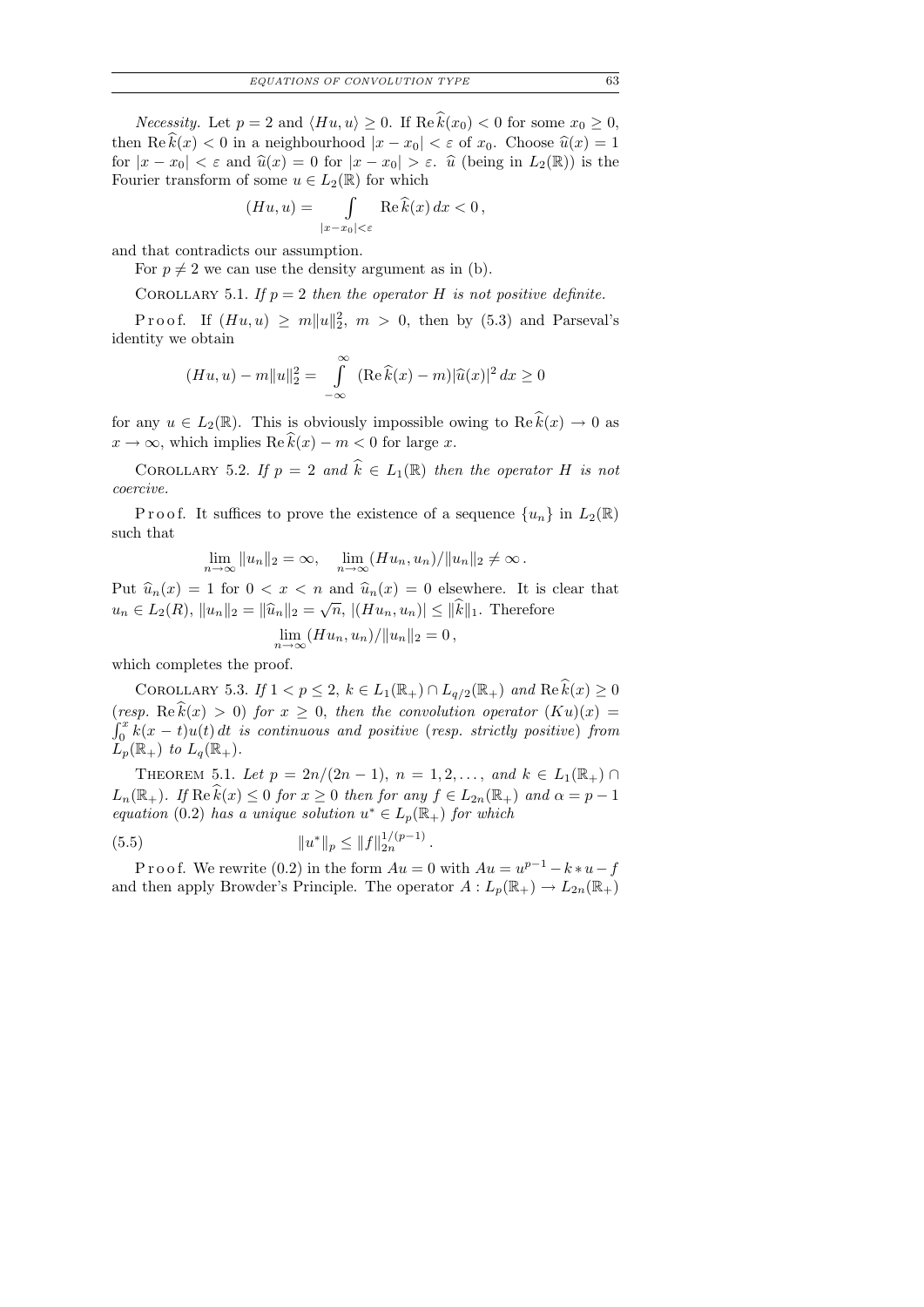is continuous. By Corollary 5.3 we have, for any  $u, v \in L_n(R_+), u \neq v$ ,

$$
\langle Au - Av, u - v \rangle = \langle u^{p-1} - v^{p-1}, u - v \rangle - \langle k * (u - v), u - v \rangle > 0,
$$

hence A is strictly monotonic. Now

$$
\langle Au,u\rangle=\|u\|_p^p-\langle k*u,u\rangle-\langle f,u\rangle
$$

$$
\geq ||u||_p(||u||_p^{p-1} - ||f||_{2n}) = 0 \quad \text{ if } ||u||_p = ||f||_{2n}^{1/(p-1)} \equiv R_0,
$$

and the assertion follows from Browder's Principle.

The inequality (5.5) implies

Corollary 5.4. Under the assumption of Theorem 5.1 the equation  $u^{p-1} = k * u$  has in  $L_p(\mathbb{R}_+)$  only a trivial solution.

Note finally that the last corollary holds true for all  $p \in (1, 2]$  provided  $u(x) \geq 0.$ 

#### REFERENCES

- $[1]$  S. N. Askhabov, Application of the method of monotone operators to nonlinear integral equations of the convolution type and singular integral equations, Vyssh. Uchebn. Zaved. Math. 1981, (9) (232), 64–66; English transl. in Soviet Math. (Izv. Vuz.) 25 (1981).
- [2] S. N. Askhabov, N. K. Karapetyants and A. Ya. Yakubov, A nonlinear equation of convolution type, Differentsialnye Uravneniya 22 (9) (1986), 1606–1609 (in Russian).
- [3] J. Bear, D. Zaslavsky and S. Irmay, Physical Principles of Water Percolation Seepage, UNESCO, 1968.
- [4] H. Gajewski, K. Gröger und K. Zacharias, Nichtlineare Operatorgleichungen und Operatordifferentialgleichungen, Akademie -Verlag, Berlin 1974.
- [5] J. Goncerzewicz, H. Marcinkowska, W. Okrasiński and K. Tabisz, On the percolation of water from a cylindrical reservoir into the surrounding soil, Zastos. Mat. 16 (2) (1978), 249 –261.
- [6] N. K. K arapety ants, On a class of nonlinear equations of convolution type, in: Sci. Proc. Jubilee Sem. Boundary Value Problems, Minsk 1985, 158-161 (in Russian).
- [7] M. A. Krasnoseł'skii, Positive Solutions of Operator Equations, Fizmatgiz, Moscow 1962; English transl. Noordhoff, Groningen 1964.
- [8] S. G. Krein et al., Functional Analysis, Nauka, Moscow 1972; English transl. of first ed., Noordhoff, 1972.
- $[9]$  W. O k rasingly in the existence and uniqueness of nonnegative solutions of a certain non-linear convolution equation, Ann. Polon. Math. 36 (1979), 61–72.
- $[10] \quad -$ , On a nonlinear convolution equation occurring in the theory of the water percolation, ibid. 37 (1980), 223 –229.
- $[11] \quad -$ , Some remarks about the infiltration of water from a cylindrical reservoir, Zastos. Mat. 16 (4) (1980), 641-646.
- [12] P. Ya. Polubarinova-Kochina, Theory of Ground Water Movement, Gostekhizdat, Moscow 1952; English transl. Princeton Univ. Press, 1962.